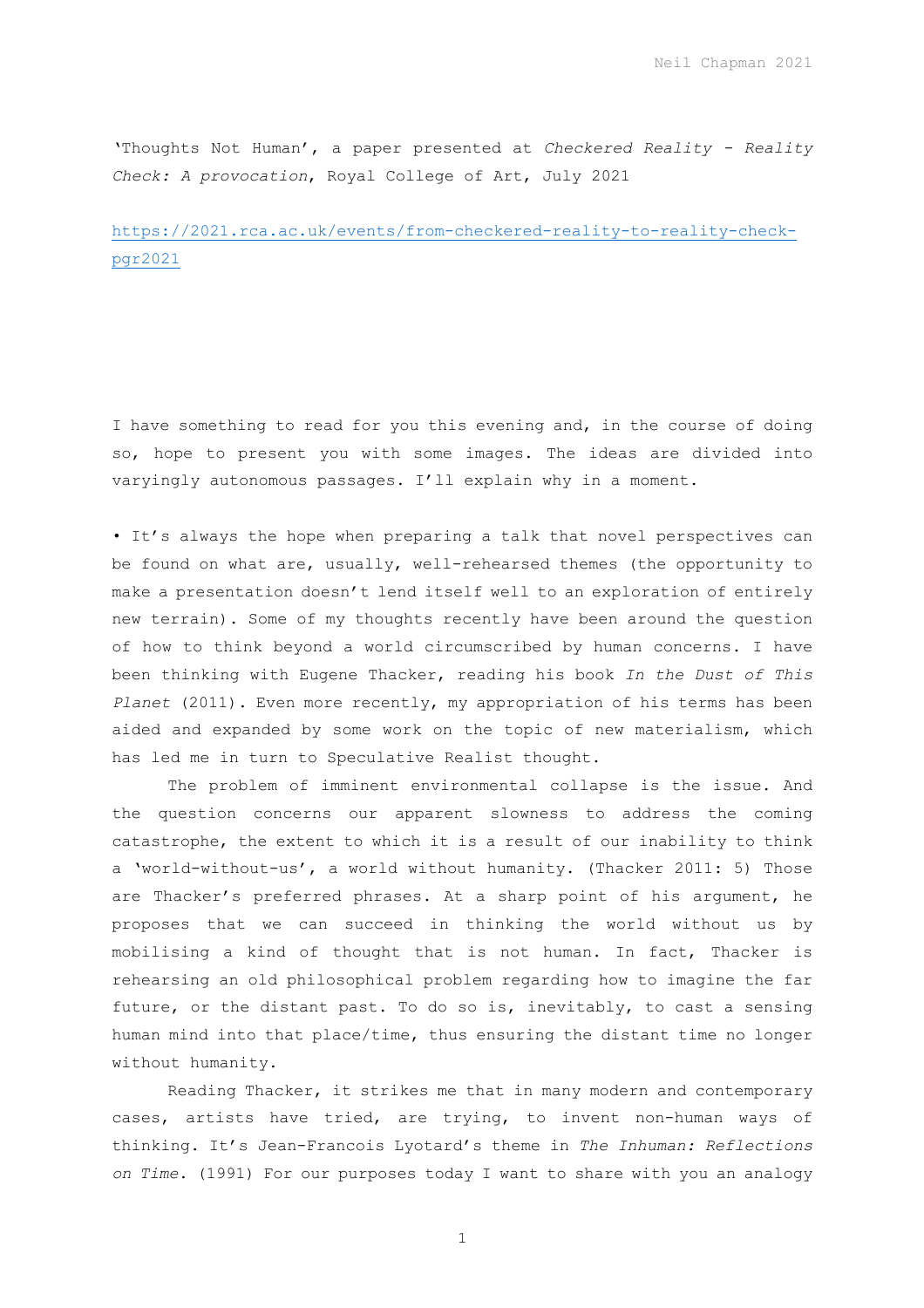that presents itself as a useful way of limiting the scope of what would otherwise be too expansive a discussion.

The analogy is as follows. Forms of thought not already conditioned entirely by human concerns, thoughts from the outside, may be coaxed closer through the use of decoys. The implication here is that we have an inkling of how to think the world without us. We can catch a glimpse of it but, as the term implies, that view cannot be sustained. All the same, having seen it fleetingly, we have a model to work with and so the task of extending or sustaining that view beyond all human-centred apprehension is a form of work with its own politics.

Just like hunters when they float carved wooden ducks on the water as a way of attracting their prey, we can use decoys to draw in thoughts that are not human. Certain structures for ideas, stories, images, perhaps defined to some extent by a resistance to the logic of sequence are the decoys in this case.

• Several years ago, it occurred to me to experiment with the question of what it might mean to have and to communicate one idea. The thought was provoked by comments in Claire Parnet's film interview with Gilles Deleuze. I have those recordings somewhere, can barely remember the point but feel committed to my encounter with the ideas, which has a certain kind of status in the absence of any solid grasp of what might have been the philosophical point and has that status on account of the peculiarities of the encounter, which draw me back again and again. Is there such a thing as one idea? What would it mean to communicate one idea? More to the point, what would it mean to interest a listener with the communication of one idea? The question invokes old philosophical problems of the relationships between parts and wholes, and perhaps more recent philosophical inquiries regarding 'assemblage'. Maybe it's a question betraying a certain fetishizing of clarity too, an irrational desire for a kind of communication that always proves impossible. In any event, since I never achieve it and since the desire does not go away, I conclude that it's necessary to intensify the aspiration, to see if something like 'one idea' can be understood, even if only through a certain structuring of ideas where, if there are several or many, at least they are separated, for instance through enumeration, through the use of pullet points symbols, or asterisks placed centrally on the page, or through pauses in speaking. And it can be understood also that I am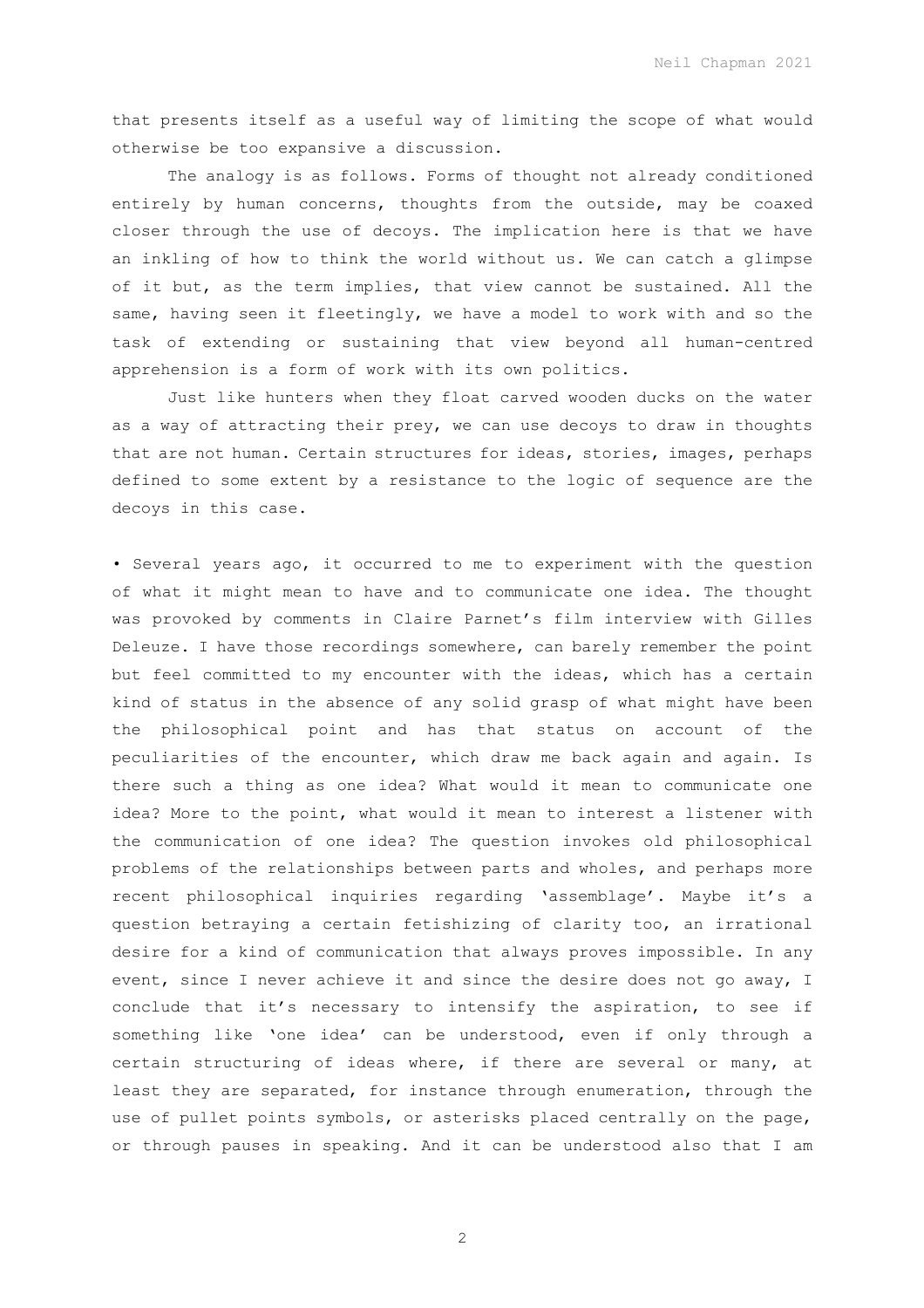flagging up, again, a practical exploration of discontinuity at work in this presentation.

• A friend told me about something that took place when he came across Henri Rousseau's *Surprised!: Tiger in a Tropical Storm.* (1891) You'll be familiar with this over-reproduced painting. My friend's experience in front of the painting had been, he told me, of the most astonishing kind. It was delusionary. When he looked at the picture he could hear and feel the warm rain. The sensation was so strong that he was inclined to be self-conscious, as if others standing near him in the National Gallery might notice the thunderstorm that was manifesting itself for him alone. Part of the curiosity of what took place, he said, was that when he turned away from the painting, the sensation stopped just as suddenly as it had begun. It was as if there was a switch. And that led him to play, like a child (on/off, on/off) with the simple gesture of turning his gaze towards the painting and then away.

In response to his account, I gave my friend some advice that I find surprising now when I think back on it. I told him to ignore what had happened. Perhaps I was worried for him that the event would become an obstacle to his viewing of paintings, that it would skew his expectations. Notably, he hasn't followed the advice. Indeed, he has written on the topic and comes back to do so again and again, developing a way of thinking about what it means to look at images. Looking at images, he has written, always involves a choreographic movement of the body that must be understood as manifold. To look is a turning towards the image, and it is a turning away. In the end, it may be an argument that memory and anticipation of images are part of the encounter; hardly a new idea but inflected with a certain novelty through the autobiographical angle and the peculiarity of the details in this case.

• Novelist Alain Robbe-Grillet affirms the most ordinary of scenes as key to his own resolution to be a writer, scenes characterised precisely by nothing unusual taking place:

These sensations associated with night falling early in the winter city, or just after the beginning of term towards the end of autumn when the lights are already coming on early in the shabby shop windows of the neighbourhood bakers or grocers, while it's still fairly mild and a fine drizzle sprinkles gleaming light onto the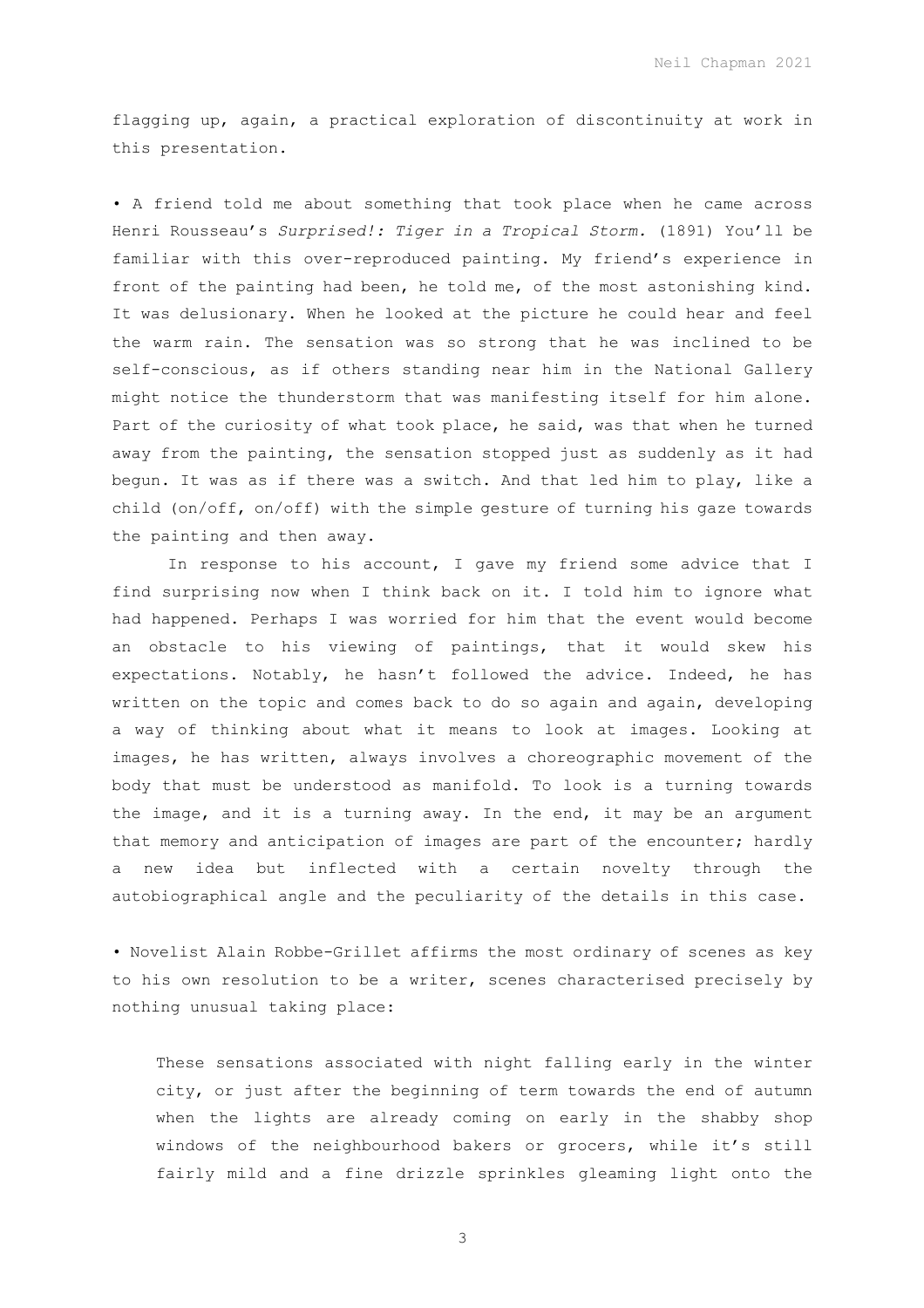Neil Chapman 2021

unevenly paved streets, and charcoal grey pavements where the last decaying leaves from the plane trees cling, musky and glistening . . . I've often mentioned these vivid (yet peaceful) sensations of evening calm, welcoming lamps, the distant hum of the city, vegetable soup, the lampshade covered with scorched paper, as possibly the main reasons that impelled me to write a novel. I know exactly what it means to take up writing, having noticed the yellow of an old wall. (1988: 45)

There's much that could be said about these remarks, the first-apparent democratising of the writing process that tends to become its opposite as, rhetorically, Robbe-Grillet has us understand that he possessed the skill to see ordinariness, and that it might not be so easily achieved. But his remarks have another value, as a way of helping identify a superimposition that takes place in thought, especially, perhaps, when thought is taking place in a placid, everyday environment. A kind of neutrality provided by the space, which does not stimulate the senses in any remarkable or anomalous way, enables a different kind of seeing.

• When working on my MA thesis some years ago I observed that another thesis was establishing itself in what seemed to me the most incontrovertibly material form, like a model, even while remaining ideal, in my thinking. What's more, there seemed to have been no decision made on my part that there should be a second version of the thesis. Alongside the thesis, the idea of the thesis arrived of its own accord. It came with striking punctuality. I began to feel that I was working with something that had decision-making powers of its own, to come and go as it pleased. While welcoming its arrival every day, I did so with a measure of puzzlement regarding what it was doing and a certain level of suspicion about what it wanted. For every incoherence of my writing (all those I was aware of, however dimly) there was something incoherent in the model, something that, almost on an architectural level, didn't work — an Ensorlike corner where the rules of geometry were broken. Those inconsistencies gave me the strongest feeling — not any kind of solution about how to fix the point in my argument but more like a feeling in advance of any solution, a feeling of the kind that perhaps we're familiar with from watching a calamity unfold, when we cannot influence events but find ourselves trying all the same. John Mullarkey writes about this topic in relation to disaster movies, noting how, in his experiment, viewers of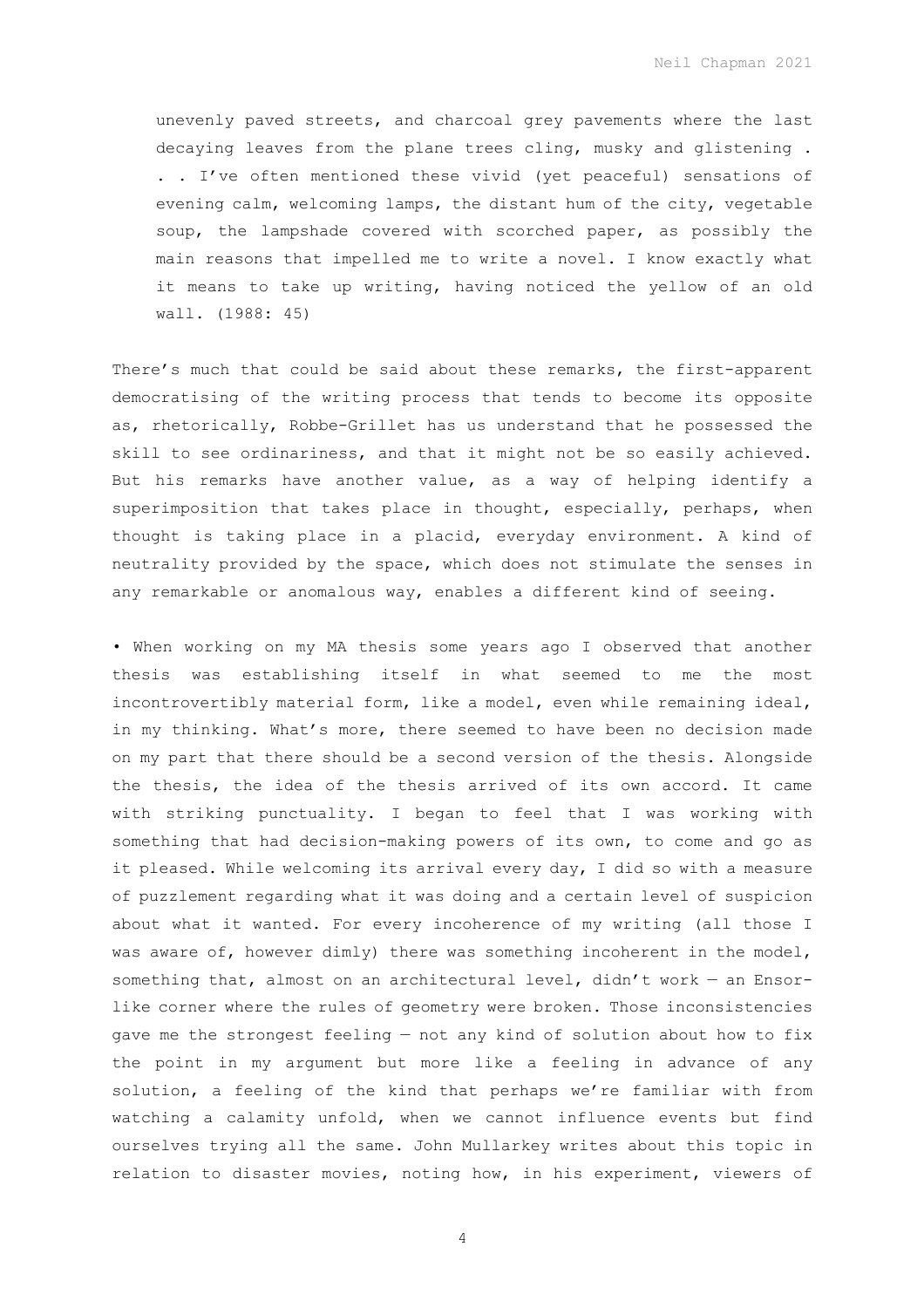the film *Titanic* (1998) would testify to a certain kind of movement in their seats, as if doing so would tend the ship away from the iceberg it was about to strike — and despite being in no doubt about the conclusion of the story. (2007: 62) That's the kind of feeling I had when considering the correlate of my thesis with its spatial coherence compromised by other-worldly glitches.

• One of my colleagues describes how when she's compelled in her reading of a book, the ideas come to situate themselves at locations familiar to her but that she has not been aware of choosing. So, Michel Serres' ideas are distributed at a roundabout in Hoxton, by a playing field, in summer when the grass is dry and crisp to the touch. Wherever she is, whether she has the book in her hands or is merely rehearsing once more a memory of reading Michel Serres, she's back in the same place positioning points of his argument where they have been placed before.

The commonality that interests me here is that sense of visitation already mentioned that another decision-making agent seems to be present. The one deciding where the events of the book are to be placed. We are familiar enough with theories of the divided psyche and there are frameworks available that would allow us to understand how one of those divided selves might not recognise another, hence feel the alien quality of another decision-making entity apparently invading the personal space of the mind. But I want to think this through in a different way, asking: what if the other agential power is less like a mirror of the self, less like a reverse side and more like . . . what? An interloper of some kind? A squatter? Or something less human? A spectre? An infestation emerging from the woodwork? All of these seem approximately right; none of them are quite right.

• To think this way is to tap into current discourses around the 'human', particularly some comments by Eugene Thacker in his book *In the Dust of this Planet* (2011). Thacker's framing is useful because of the audacious step in his argument. Not only is the mind a site that can provide access (against one's knowledge, against one's will) to uninvited decisionmaking powers that are not human, thought itself can be said to be not human, at least potentially so (2011: 7). Here, the mind is understood as a meeting place, a crossroads for various unexpected traffic. Thacker's analogy is with the micro-organic symbionts that make up much of the body's mass. If the body is ninety percent not human, might the same be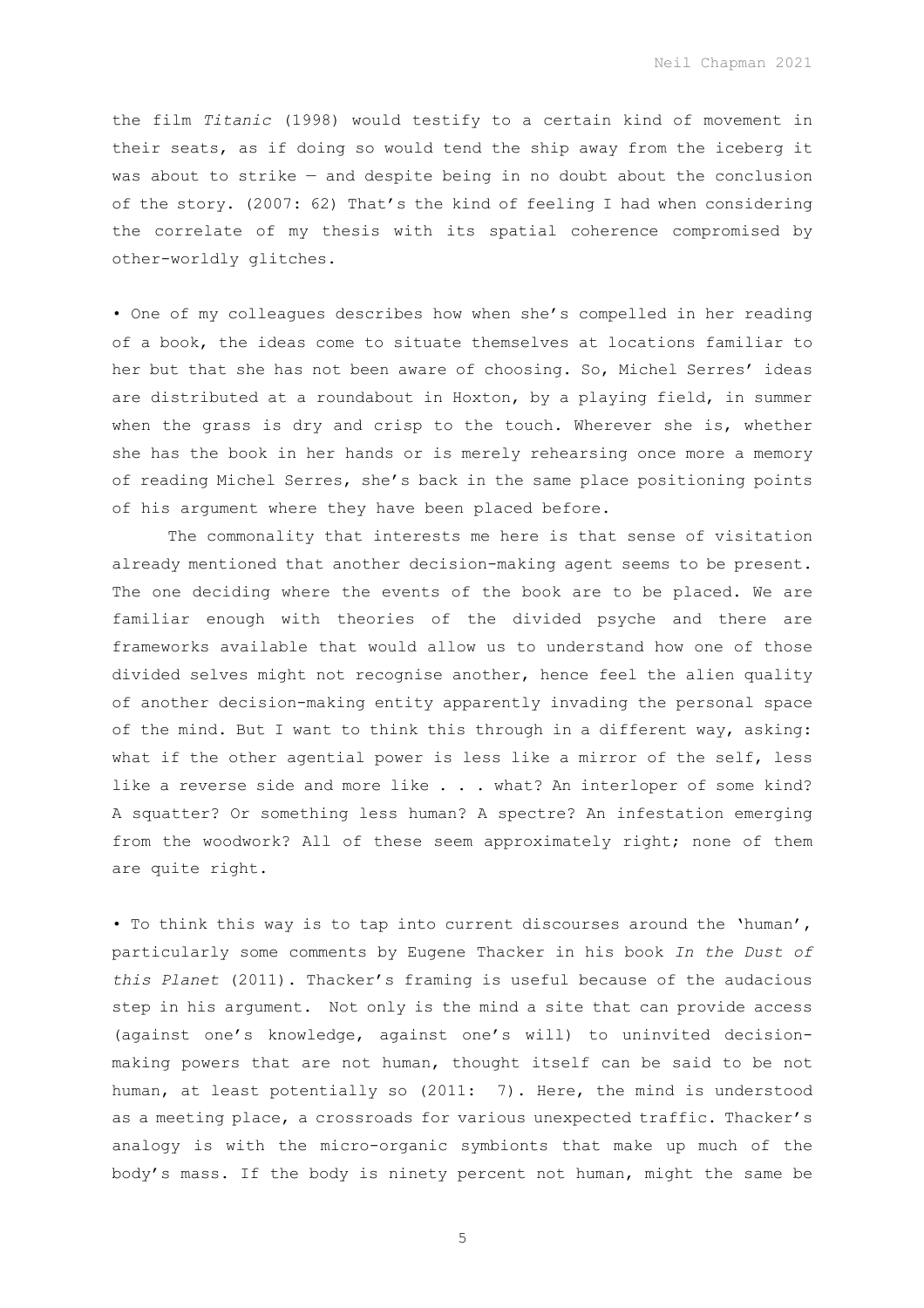Neil Chapman 2021

true of the mind? (2011: 7) Intuitively, the proposition seems to square with an experience that often we are not in control of the thoughts we think, that our thoughts are not acting in our interests. Again, on the one hand the psychoanalytic paradigm that would have us understand this situation as a self-in-conflict, and on the other a discourse in which the conscious thinking we identify with as ourselves is merely the emergent property of relations and interactions far beyond the human.

• N. Katherine Hayles coins the term 'unthought' for strata of cognitive activity that she distinguishes from so-called 'higher consciousness' as the more significant and almost completely unknown foundation on which consciousness sits like the miniscule peak of an otherwise submerged iceberg (2017: 1). And what's beneath (if 'beneath' is the right term) is a complex of agential, cognitive although not conscious decisionmaking faculties that belong to the technologies we interact with as well as the micro-organisms that populate the gut and any number of other cognitions that come to shape a so-called human mind.

Hayles looks in some detail at a novel by Colson Whitehead called *The Intuitionist.* (1999) The protagonist, Lila Mae Watson, is an elevator inspector in an imagined culture of elevator inspection divided fundamentally between 'empiricists', whose methods are plodding and oldfashioned, and 'intuitionists', who conduct their work in ways mysterious but statistically more effective than those of the conventional inspectors. Her intuitionist approach is described in the following way:

Lila Mae […] leans against the dorsal wall of the elevator and listens. 125 Walker is only twelve floors high, and the vibration of the idling drive doesn't diminish that much as it swims through the gritty loop of the diverting pulley, descending down the cables, navigates the suspension gear, and grasps the car. Lila Mae can feel the idling in her back. She hears the door operator click above her in the dark well and then the door shuts, halting a small degree as the strata of paint chafes. Three Gemco helical springs are standardissue buffers on Arbo elevators. They wait fifteen feet below her like stalagmites. "Press twelve," Lila Mae orders the super. Even with her eyes closed she could have done it herself, but she's trying to concentrate on the vibrations massaging her back. She can almost see them now. This elevator's vibrations are resolving themselves in her mind as an aqua-blue cone. Her pen rests in her palm and her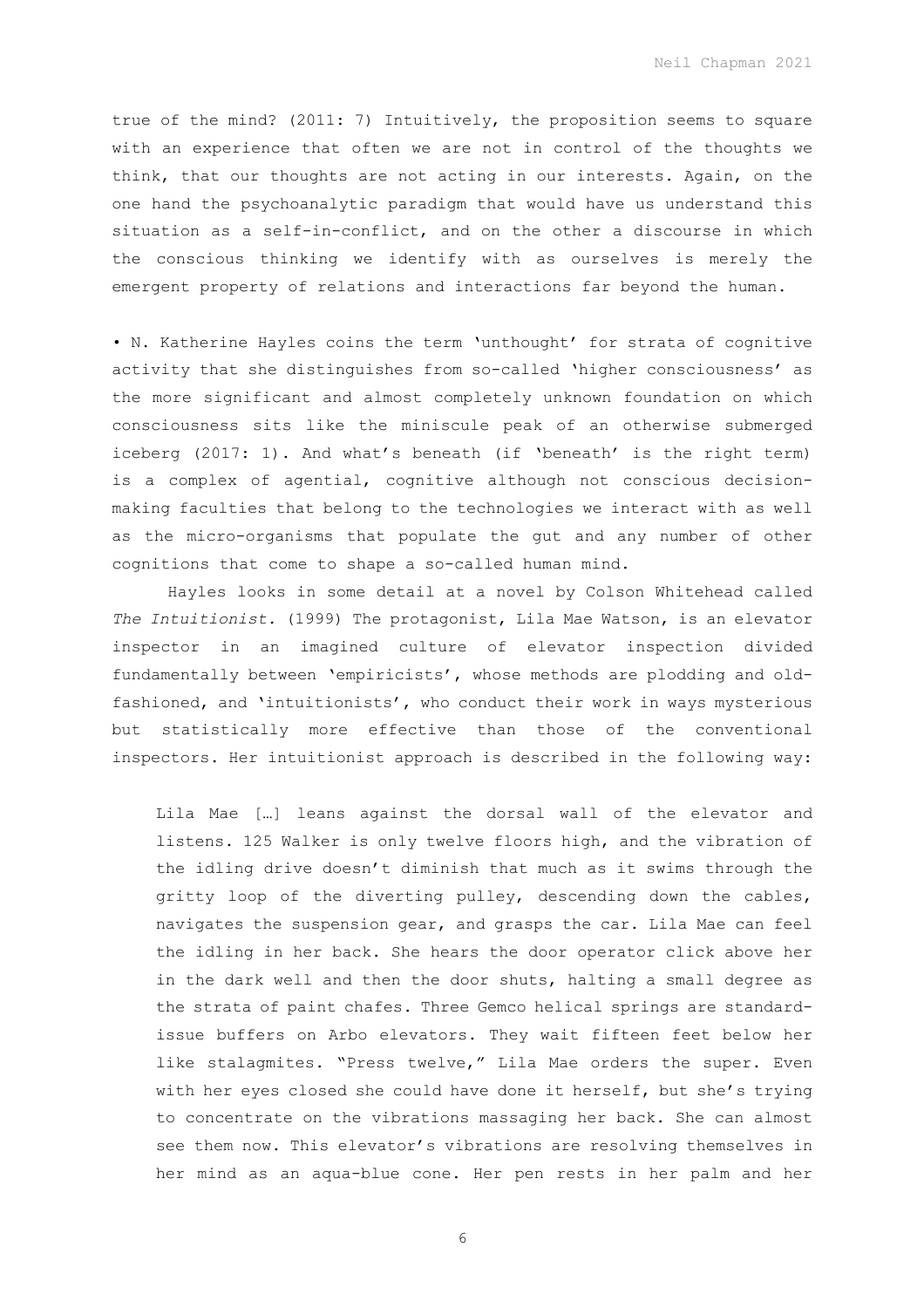Neil Chapman 2021

grip loosens. It might fall. She shuts out the sound of the super's breathing, which is a low rumble lilting into a wheeze at the ultimate convexity of his exhalation. That's noise. The elevator moves. The elevator moves upwards in the well, towards the grunting in the machine room, and Lila Mae turns that into a picture, too. The ascension is a red spike circling around the blue cone, which doubles in size and wobbles as the elevator starts climbing. (1999: 5)

I want to say that the correspondence in Whitehead's novel with the nonconscious cognition theme becomes less strong at the point he attributes his character's correlating model to her personal proclivity for geometric shapes. "Everyone has their own set of genies." (1999: 6) The elements will be gleaned from somewhere but it's the mode of their assemblage and their tendencies that are the point. Those qualities are achieved by other decision-making agents.

Perhaps the call here is for a kind of fallow work during which ideasin-the-making map themselves onto a scene, a 'New Materialism' in which the ideal is drawn out of a real scene just as much as it is superimposed by the eye's idle traversing. Let's say the scene must be one in which nothing much is happening, that top corner of the room you can see above your screen when you're working in the kitchen, the portion between the larder door and the ceiling, where the principles of alien organisation can be coaxed to emerge, mated with intentional thoughts to pull intensions elsewhere.